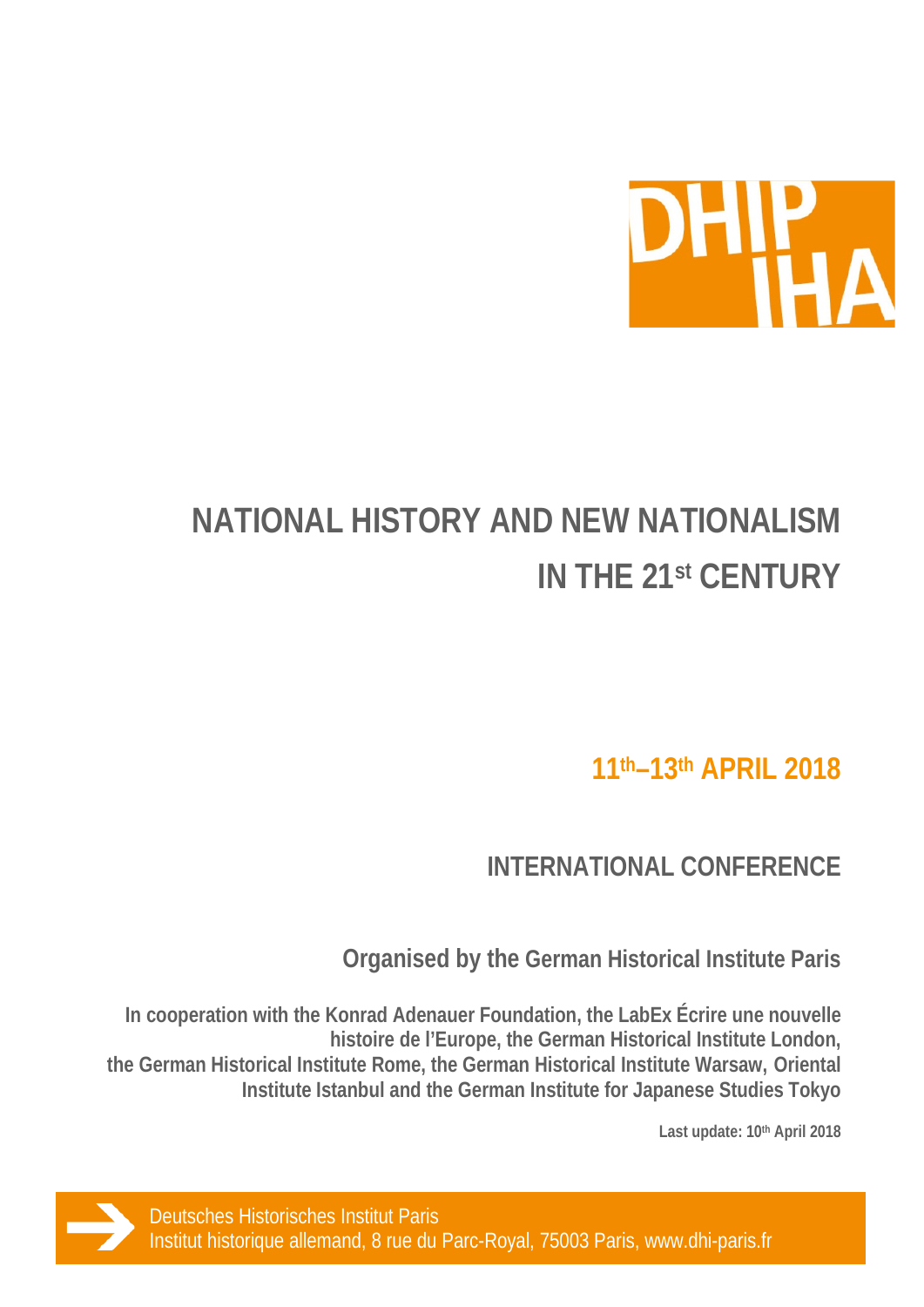In recent years, the dramatic rise in nationalism, in politics but also in research, has accompanied a renaissance of national history as a genre and patriotic »exceptionalism« as narrative. Irrespective of national specificities, the structures involved are similar everywhere: Underlying a historical continuity stretching back hundreds or thousands of years lies the timeless, often religiously defined character of a people, which, through heroic freedom struggles conducted by towering leadership figures and the sacrifice of martyrs, has succeeded in asserting itself over the opposition of neighbouring peoples.

Such portrayals of national history are implicitly, and often explicitly, directed against universalistic orientations; more concretely, they oppose that which, in recalling and taking responsibility for the nation's own previous crimes and misdeeds or diminishing its alleged civilizational achievements, they deride as self-accusation, groundless remorse, inappropriate apology, or the erection of »monuments of shame«. And they argue that the media, and particularly school history curricula, should no longer be a place where the nation and its history are contested or questioned, as such doubts damage and dishonour the nation.

The aim of this conference at the GHIP is to create a broad international overview of the techniques, contents, and contexts of this resurgence of national historical narrative, with contributions either focusing on a particular nation or comparing multiple cases.

The languages of the conference are English, French and German.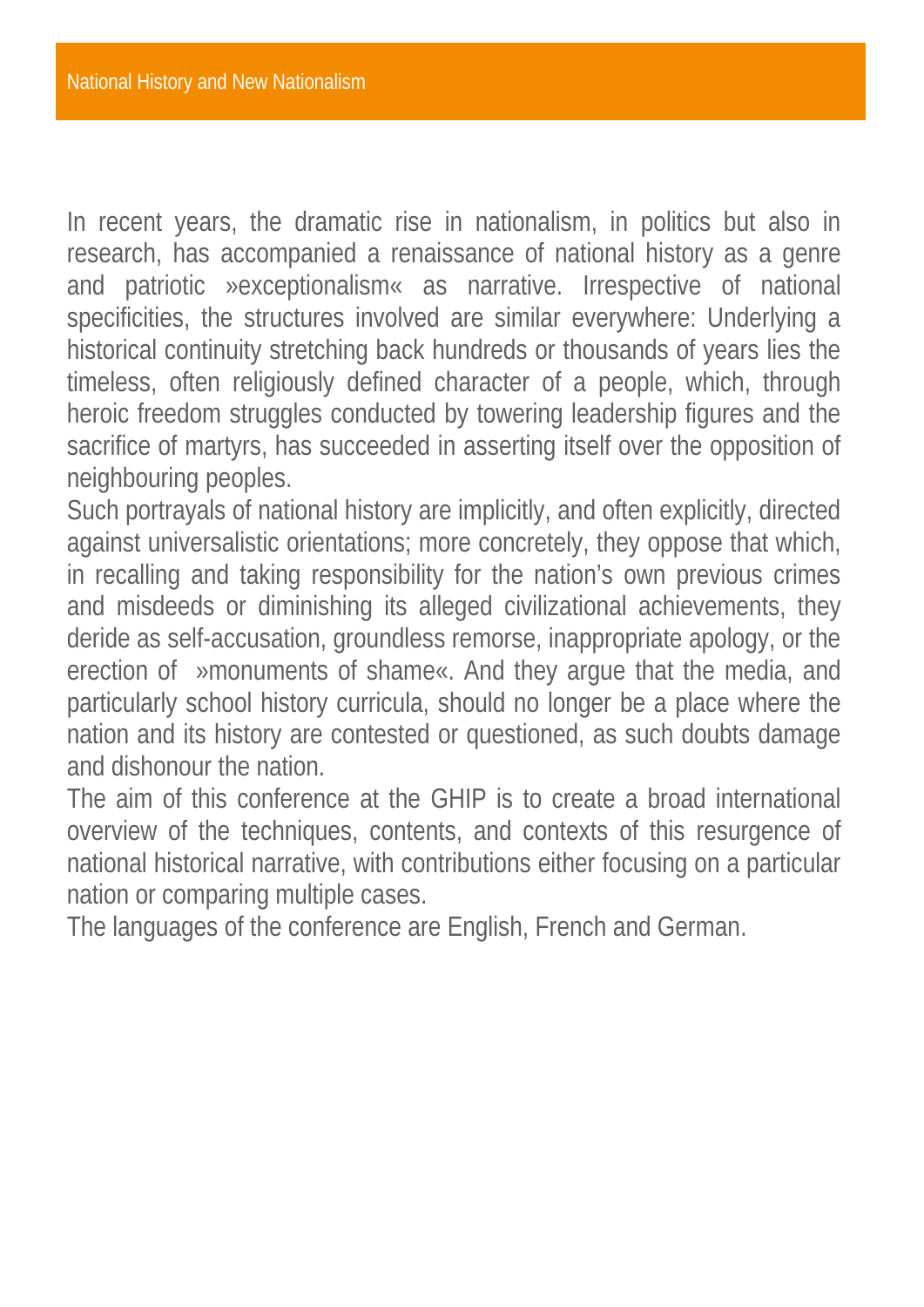## **Wednesday 11th April 2018**

- 13:30 Arrival of participants and registration
- 13:45–15:30 Tatjana SARANCA (Konrad Adenauer Foundation): Welcome

*Chair: Pierre MONNET (IFRA Frankfurt)*

Thomas MAISSEN (GHI Paris): Introduction

Stefan BERGER (University of Bochum): National Historical Master Narratives and War Museums in Contemporary Europe – a Comparative Analysis

Martin SABROW (Centre for Contemporary History, Potsdam): Challenging the German Aufarbeitungsdiskurs?

#### 16:00–18:00 *Chair: Éric BUSSIÈRE (Paris-Sorbonne University)*

Georg KREIS (University of Basel): The Swiss Case: Also a Clash of Culture

Chris LORENZ (VU University Amsterdam): National History and New Nationalism in the 21st Century: the Dutch Case

Aurore CHERY (University of Lyon III): Usages publics de l'histoire et résurgence du roman national dans la France du XXIe siècle

18:30 **Panel: National Narratives and Global History** Olivier DARD (Paris-Sorbonne University) Etienne FRANÇOIS (Free University of Berlin) Pierre SINGARAVELOU (Pantheon-Sorbonne University) **Chair: Beatrice HEUSER (University of Glasgow)**

Cocktail dînatoire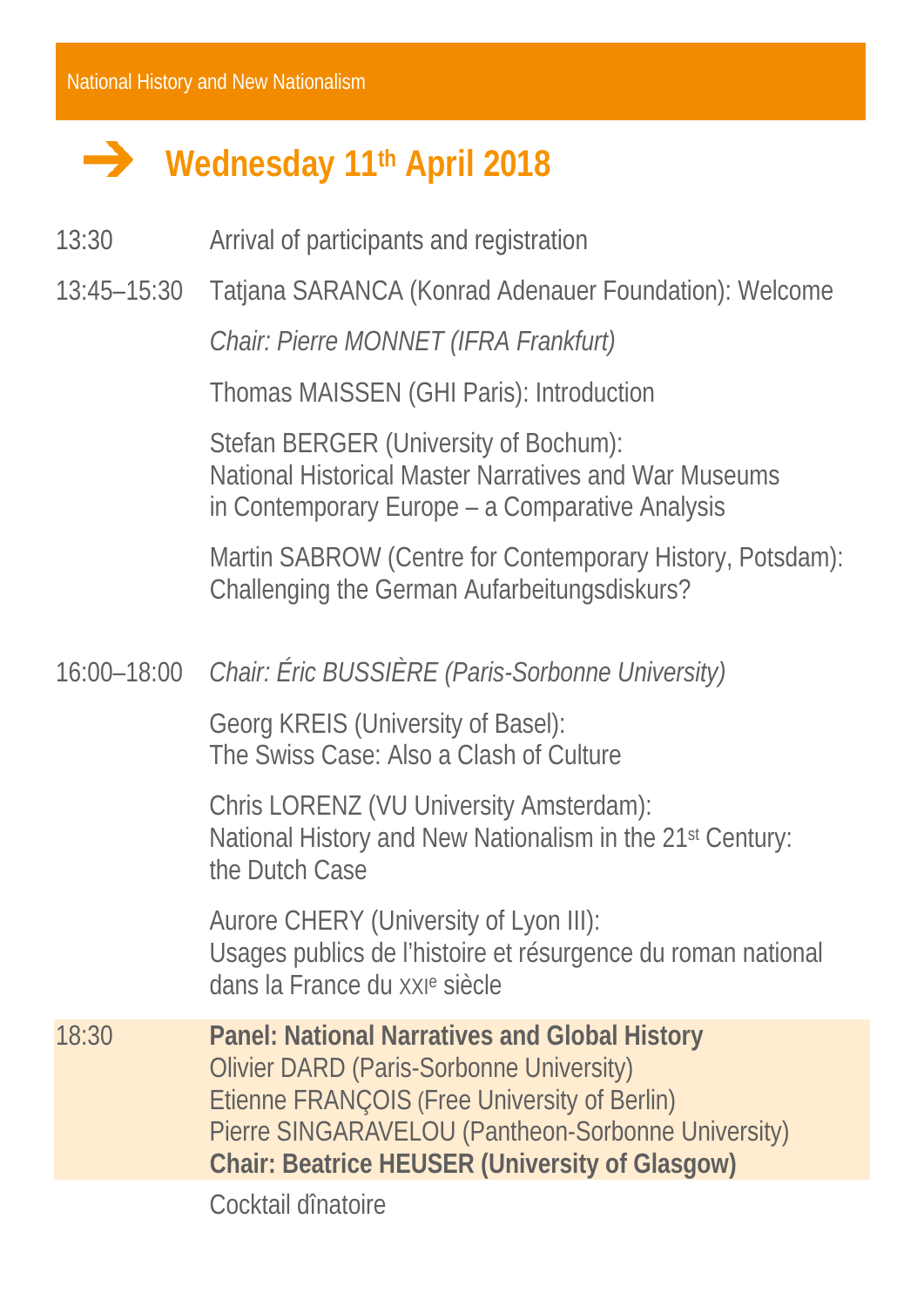#### — **Thursday 12th April 2018**

## 9:00–11:00 *Chair: Eric SANGAR (FNRS/University of Namur)*

Miloš REZNIK (GHI Warsaw):

The Nation as Historical Actor and its Enemies. National Historical Narratives and their Ramifications in Present-Day Poland

Balázs TRENCSÉNYI (Central European University Budapest): Historical Politics and Authoritarian Regime-Building in Hungary after 2010

Florian BIEBER (University of Graz): The Past that Never Left? The Yugoslav Wars as Source of Nationalism

11:30–12:50 *Chair: Guy P. MARCHAL (University of Lucerne)*

Ekaterina MAKHOTINA (University of Bonn): Between Europe and the Tsardom of Russia, Between Empire and Nation: Dilemmas of Russian Politics of History

Tanja PENTER (University of Heidelberg): Independence, Revolution, War and Renaissance of National History in Ukraine

14:00–16:00 *Chair: Zaur GASIMOV (Orient Institute Istanbul)*  Michael BENTLEY (University of St Andrews): Nationalism in Modern British Historiography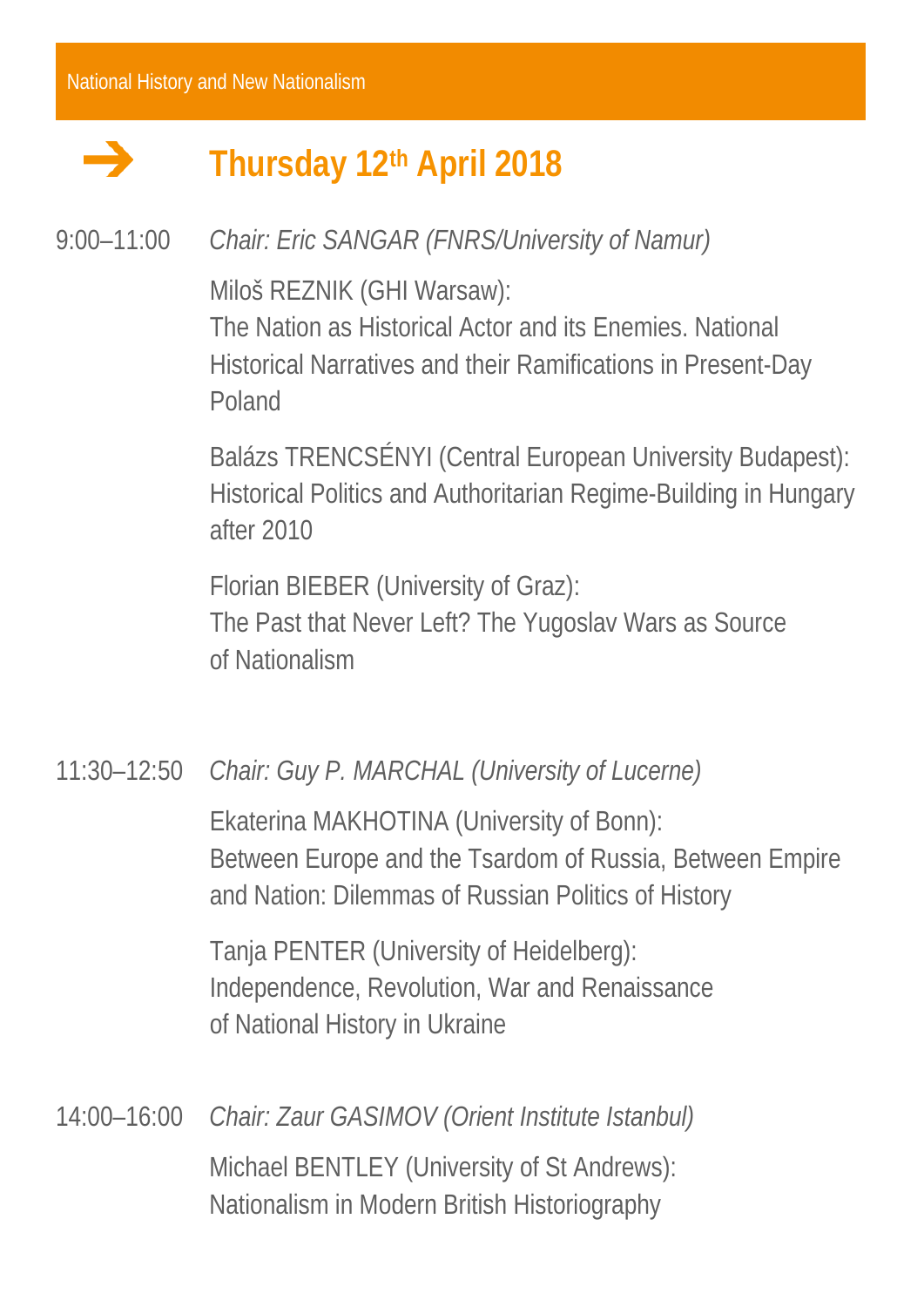Xosé M. NÚÑEZ SEIXAS (University of Santiago de Compostela): On the Resilience of National Histories: The »two Spains« vs. the Periphery?

Luigi CAJANI (University of Rome, La Sapienza): The Italian Risorgimento: a National Myth under Attack

16:30–18:30 *Chair: Miloš REZNIK (GHI Warsaw)*

Mordechai KREMNITZER (Hebrew University Jerusalem): New Nationalism in Israel: National History as a Political Tool

Konrad JARAUSCH (University of North Carolina at Chapel Hill): National Pride Versus Self-Criticism: American Memory Wars

Neeladri BHATTACHARYA (Jawaharlal Nehru University New Delhi):

Memory, History and the Politics of New Nationalisms in India

Dinner on invitation of the Konrad Adenauer Foundation

## **Friday 13th April 2018**

9:00–11:00 *Chair: Beatrice HEUSER (University of Glasgow)* 

Takashi YOSHIDA (Western Michigan University): National History and Nationalism in Japan in the 21st Century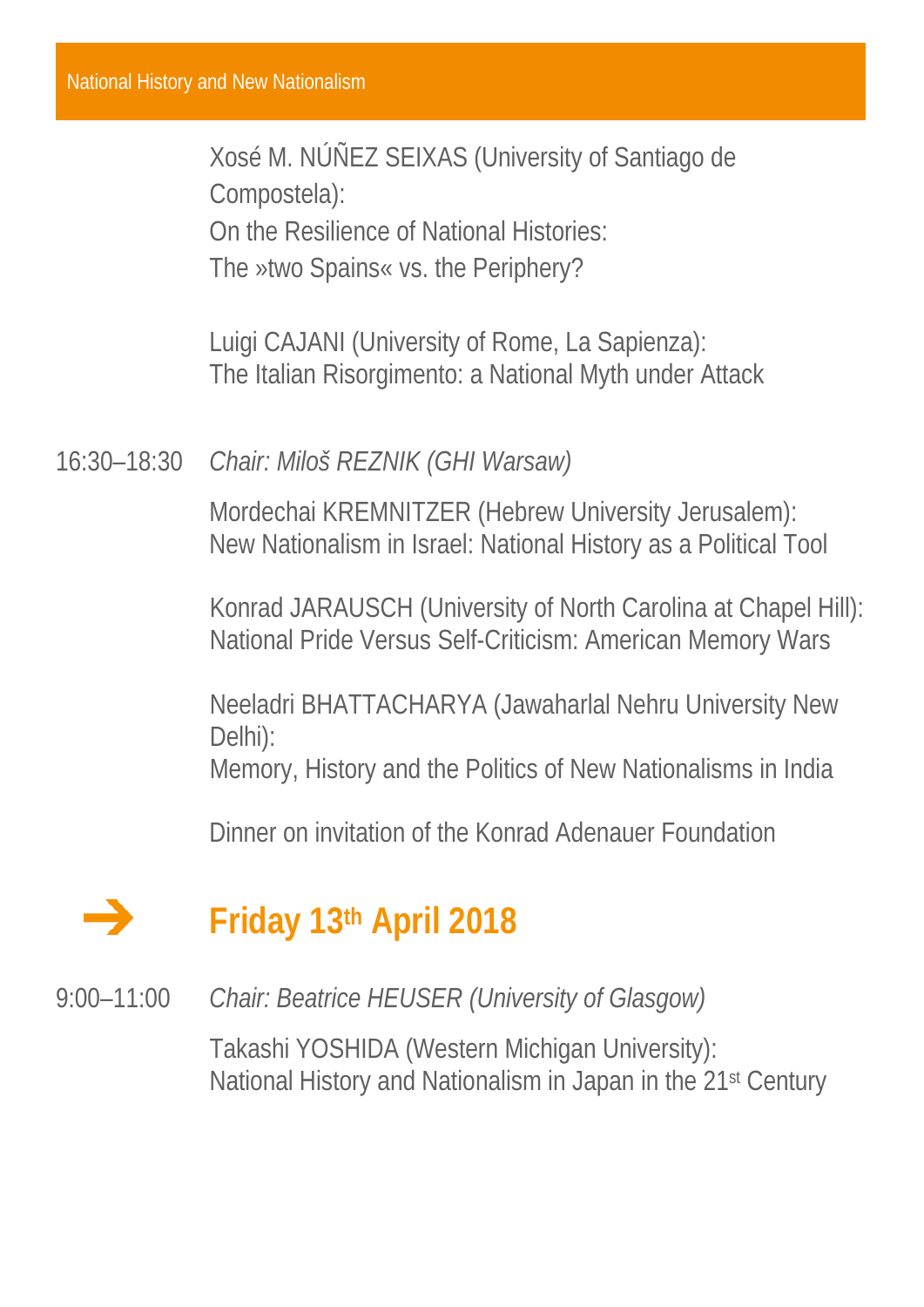Rwei-Ren WU (Academia Sinica):

Civic Nationalism and History as Societal Consensus: An Analysis of the Movement Against the Revision of Guidelines for High School History Curriculum in Taiwan, 2014–2015

Hans VAN ESS (Ludwig-Maximilian University Munich): Chinese National History: The Manchu-Qing in New Clothes

11:30–12:50 *Chair: Jean-François BAYART* (Graduate Institute, Geneva)

Ibrahima THIOUB (University Cheikh Anta Diop Dakar): Mobiliser l'histoire et les historiens dans la construction de l'État-nation en Afrique: l'exemple du Sénégal

Jocelyne DAKHLIA (EHESS): La Tunisie et l'impératif historiographique de l'exception

14:00–16:00 *Chair: Torsten WEBER (German Institute for Japanese Studies Tokyo)*

> Tanıl BORA (Tarih Vakfı/History Foundation): »National and Native« – The Nationalist Discourse of AKP and Erdoğan

Thanos VEREMIS (University of Athens): A National History in Spite of a Resurgent Nationalism: The New Trends of Greek Historiography

Michael GOEBEL (Free University of Berlin): The Partisan Past: Nationalism and History in Argentina

**16:00–17:00 Closing remarks and discussion Chair: Henry ROUSSO (CNRS) Comment: Guy P. MARCHAL (University of Lucerne)**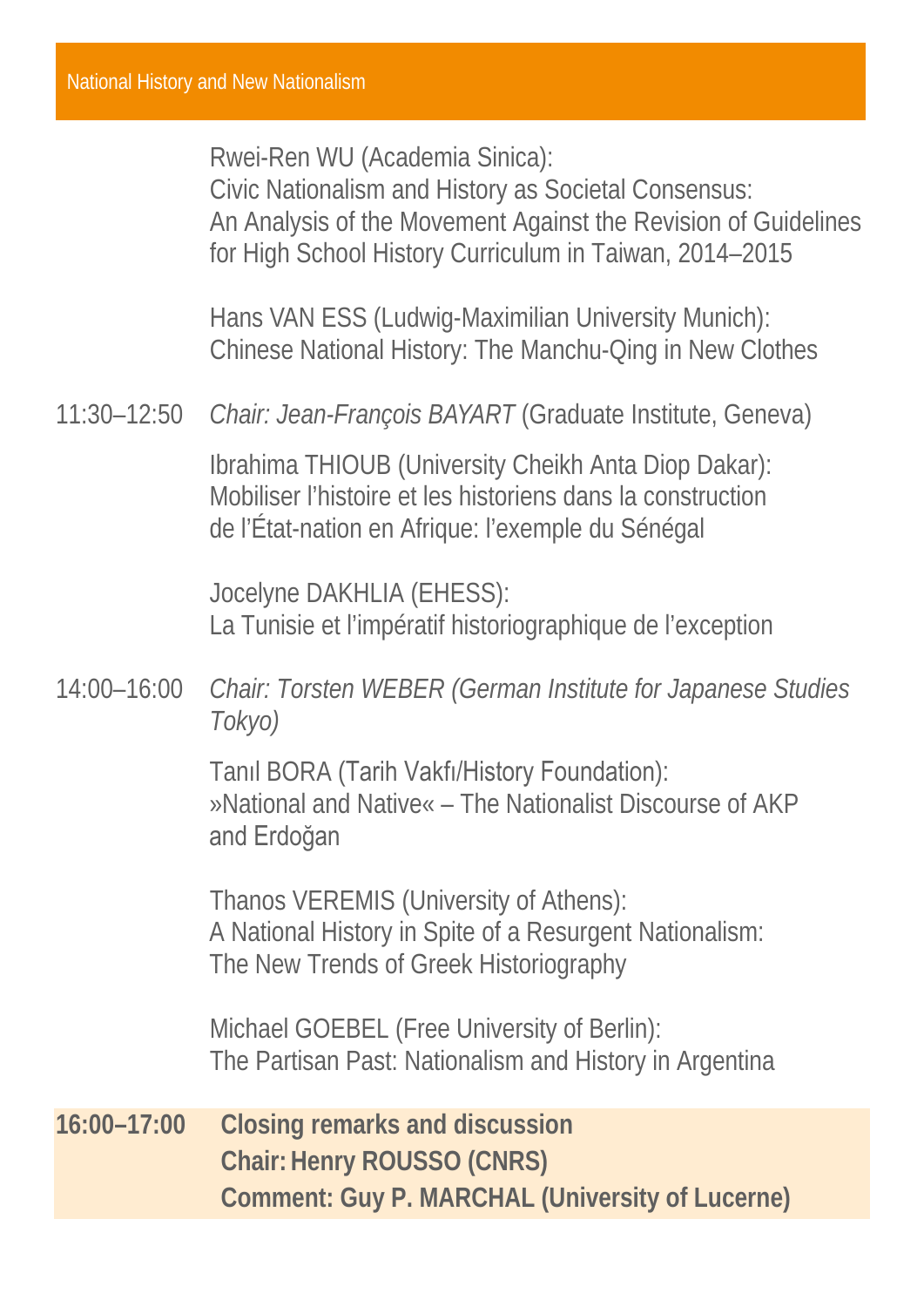National History and New Nationalism

### **Partners**











German **Historical** Institute London





Pre-registration and information: event@dhi-paris.fr